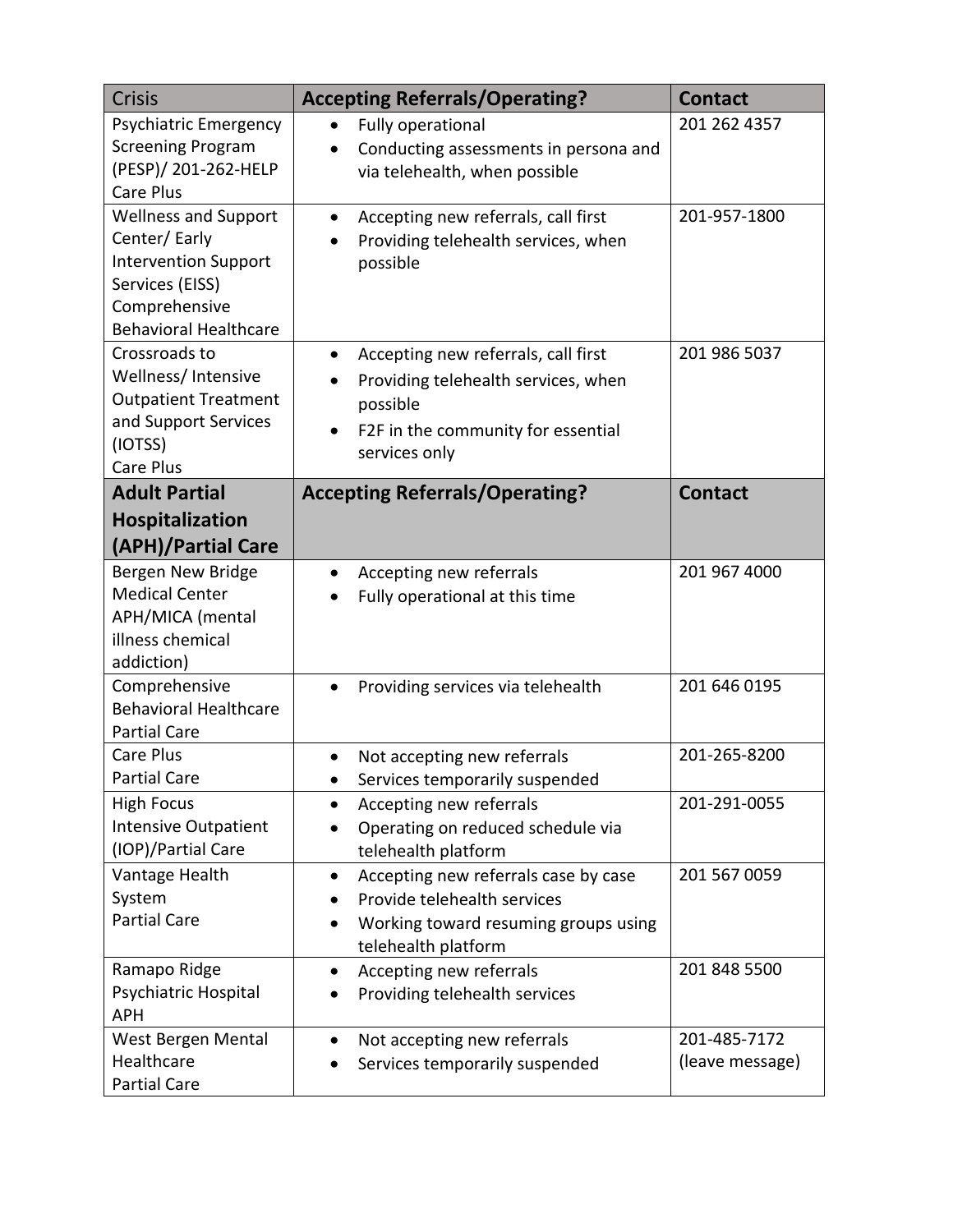| <b>Outreach</b><br><b>Programs</b>                                                                                             | <b>Accepting Referrals/Operating?</b>                                                                                                                                                                                                                           | <b>Contact</b>           |
|--------------------------------------------------------------------------------------------------------------------------------|-----------------------------------------------------------------------------------------------------------------------------------------------------------------------------------------------------------------------------------------------------------------|--------------------------|
| <b>Assisted Outpatient</b><br><b>Treatment Services</b><br>(AOTS)/ Involuntary<br>Outpatient<br>Commitment (IOC)<br>Care Plus  | Not accepting new referrals<br>$\bullet$<br>Providing telehealth services, when<br>$\bullet$<br>possible<br>F2F in the community for essential<br>$\bullet$<br>services only<br>Transportation for clients to essential<br>٠<br>medical services/urgent matters | 201-478-4183             |
| <b>Behavioral Health</b><br>Home (BHH)<br><b>Care Plus</b>                                                                     | Accepting new referrals<br>$\bullet$<br>Providing telehealth services                                                                                                                                                                                           | 201 265 8200<br>ext 5443 |
| Program of Assertive<br><b>Community Treatment</b><br>(PACT)<br><b>Bridgeway</b><br><b>Rehabilitation Services</b>             | Accepting new referrals<br>$\bullet$<br>Providing telehealth services, when<br>$\bullet$<br>possible                                                                                                                                                            | 201-880-8321             |
| <b>Integrated Case</b><br><b>Management Services</b><br>(ICMS)/ Community<br><b>Support Services (CSS)</b><br><b>Care Plus</b> | Accepting new referrals<br>$\bullet$<br>Providing telehealth services, when<br>possible<br>F2F in the community for essential<br>services only<br>Transportation for clients to essential<br>٠<br>medical services/urgent matters                               | 201 478 4162             |
| Projects for Assistance<br>in Transition from<br>Homelessness (PATH)<br>Comprehensive<br><b>Behavioral Healthcare</b>          | Providing services via telephone<br>$\bullet$                                                                                                                                                                                                                   | 201-296-6008             |
| <b>Transition Services</b><br>(Justice Involved<br>Services/ Jail<br>Diversion)<br><b>Care Plus</b>                            | <b>Accepting referrals</b><br>$\bullet$<br>Providing telehealth services, when<br>possible<br>F2F in the community for essential services<br>only<br>Transportation for clients to essential<br>medical services/urgent matters                                 | 201 478 4166             |
| <b>Housing</b>                                                                                                                 | <b>Accepting Referrals/Operating?</b>                                                                                                                                                                                                                           | <b>Contact</b>           |
| <b>Advance Housing</b>                                                                                                         | Accepting new referrals; postponing<br>$\bullet$<br>conducting intakes<br>Providing telehealth services, when<br>possible<br>Transportation for clients to essential                                                                                            | 201 498 9140             |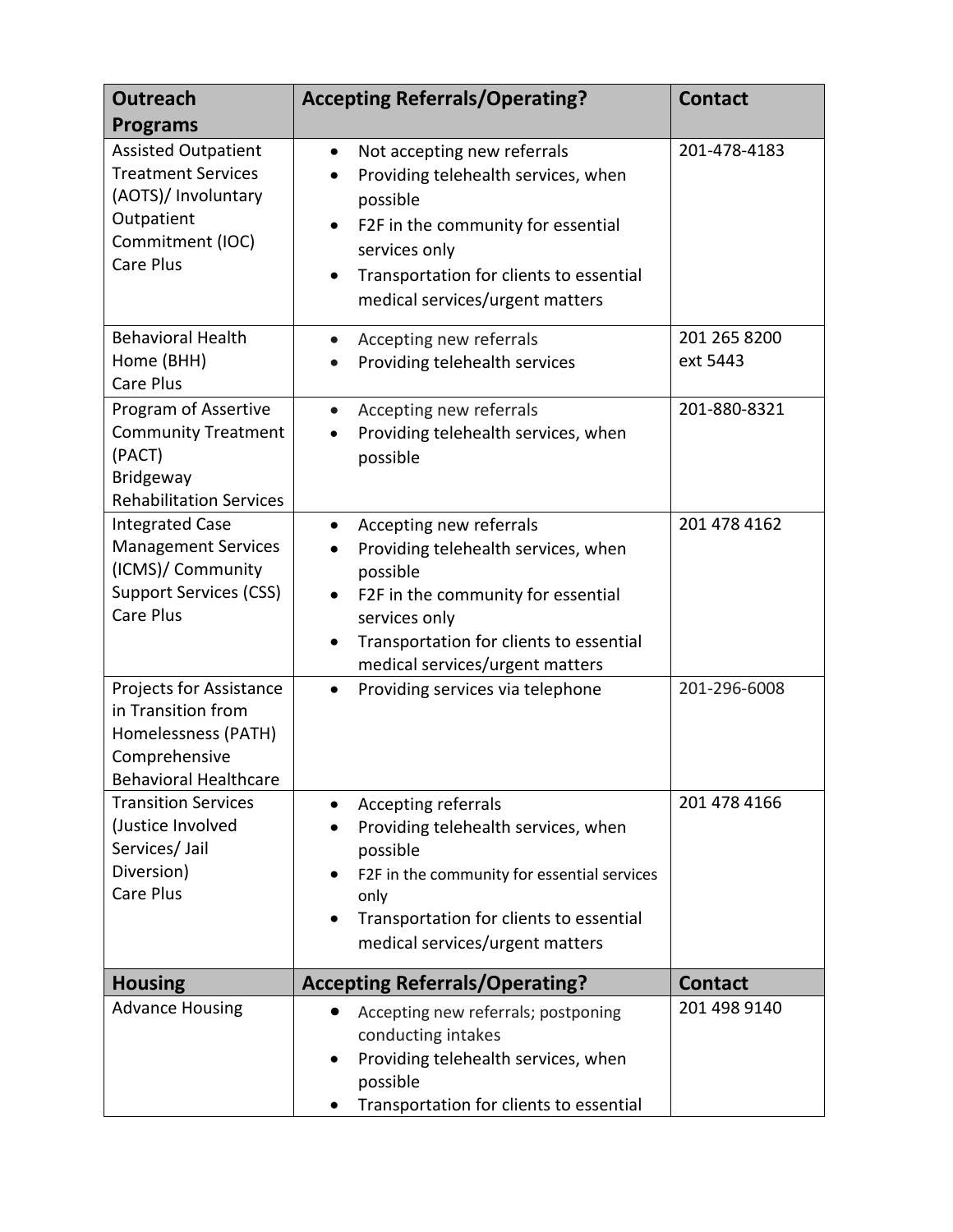|                                                                                                                                                                                       | medical services/urgent matters                                                                                                                                                                                                                                                                                                                                                                                    |                              |
|---------------------------------------------------------------------------------------------------------------------------------------------------------------------------------------|--------------------------------------------------------------------------------------------------------------------------------------------------------------------------------------------------------------------------------------------------------------------------------------------------------------------------------------------------------------------------------------------------------------------|------------------------------|
| Rapid Re-Housing for<br>Families and<br>Individuals (RRHFI)<br><b>Care Plus</b><br><b>Bergen County</b><br>Housing Health and<br><b>Human Services</b><br>Center (BCHHHSC)<br>Shelter | Not accepting new referrals<br>$\bullet$<br>Providing telehealth services, when<br>possible<br>F2F in the community for essential<br>$\bullet$<br>services only.<br>Transportation for clients to essential<br>$\bullet$<br>medical services/urgent matters<br>Not taking new guests<br>$\bullet$<br>Focusing on current housing<br>applications<br>Call 211 hotline for additional<br>shelter/housing information | 201 336 3357<br>201 336 6480 |
| <b>Outpatient</b>                                                                                                                                                                     | <b>Accepting Referrals/Operating?</b>                                                                                                                                                                                                                                                                                                                                                                              | <b>Contact</b>               |
| Bergen New Bridge<br><b>Medical Center/OPD</b>                                                                                                                                        | Accepting new referrals<br>Fully operational at this time<br>Providing telehealth services, when<br>possible                                                                                                                                                                                                                                                                                                       | 800 730 2762                 |
| Care Plus/OPD                                                                                                                                                                         | Accepting new referrals/call first<br>٠<br>Providing telehealth services, when<br>possible<br>F2F services provided for clients in crisis<br>$\bullet$                                                                                                                                                                                                                                                             | 201-986-5000                 |
| <b>Coordinated Specialty</b><br>Care (CSC)<br><b>Care Plus</b>                                                                                                                        | Accepting new referrals<br>$\bullet$<br>Providing telehealth services, when<br>possible<br>F2F services provided for clients in crisis<br>٠                                                                                                                                                                                                                                                                        | 201-986-5010                 |
| Korean American<br>Outreach Program<br>(KAOS)<br>Care Plus                                                                                                                            | Accepting new referrals<br>$\bullet$<br>Providing telehealth services<br>$\bullet$                                                                                                                                                                                                                                                                                                                                 | 201 265 8200<br>Ext 5280     |
| Comprehensive<br><b>Behavioral Healthcare</b><br><b>OPD</b>                                                                                                                           | Accepting new referrals via telehealth<br>$\bullet$<br>Providing telehealth services                                                                                                                                                                                                                                                                                                                               | 201-646-0333                 |
| <b>Hackensack University</b><br><b>Medical Center</b><br><b>OPD</b>                                                                                                                   | Not accepting new referrals<br>$\bullet$<br>Providing telehealth services                                                                                                                                                                                                                                                                                                                                          | 551 996 2000                 |
| National Alliance on<br>Mental Illness (NAMI)<br>Greater Bergen/<br>Intensive Family<br><b>Support Services (IFSS)</b>                                                                | No workshops or educational programs<br>$\bullet$<br>Support groups provided online<br>Providing services via telephone                                                                                                                                                                                                                                                                                            | 201-935-6264<br>201-296-6011 |
| Ramapo Ridge                                                                                                                                                                          | Accepting new referrals<br>$\bullet$                                                                                                                                                                                                                                                                                                                                                                               | 201 848 5500                 |